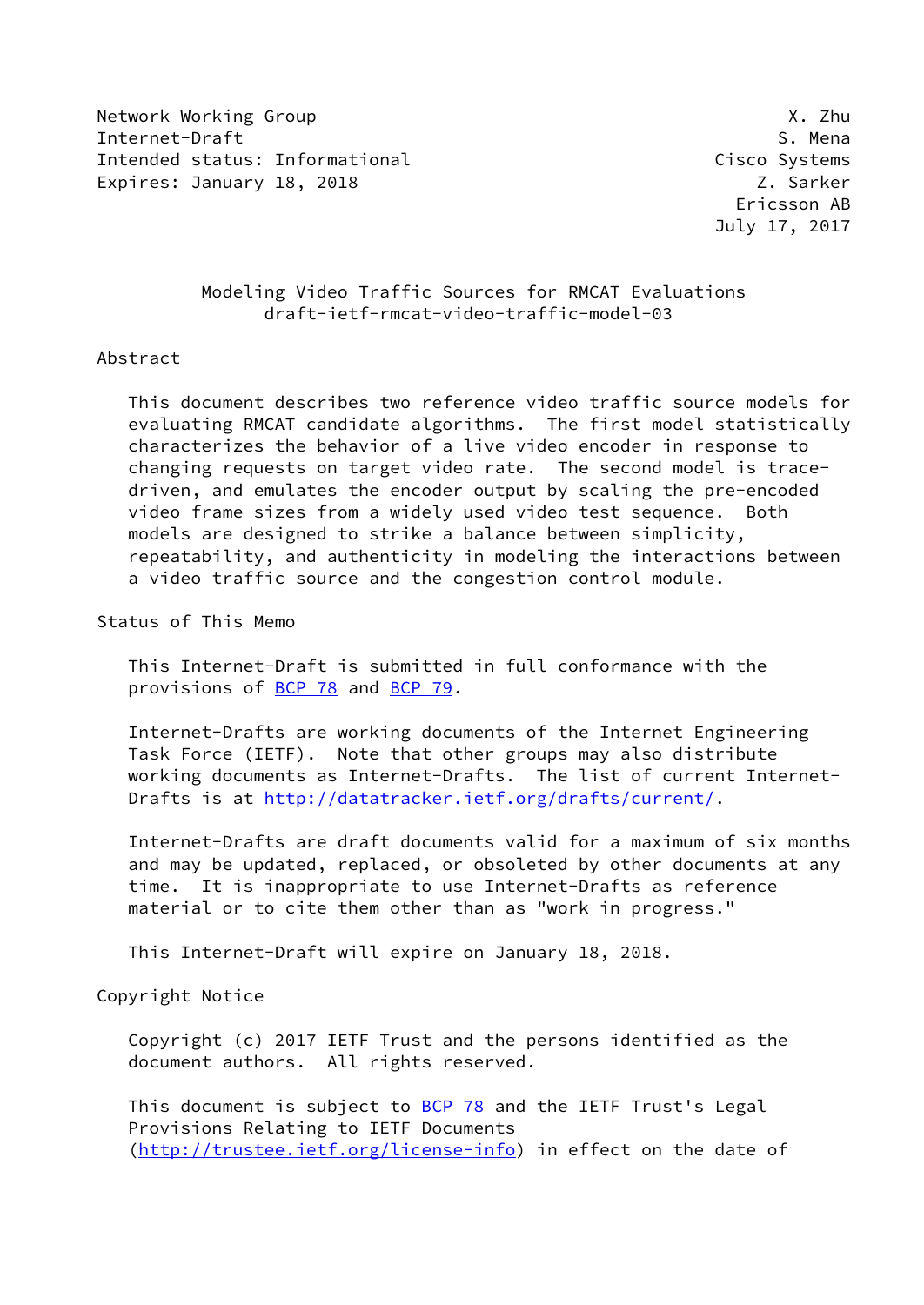<span id="page-1-1"></span>Internet-Draft Modelling Video Traffic Sources for RMCAT July 2017

 publication of this document. Please review these documents carefully, as they describe your rights and restrictions with respect to this document. Code Components extracted from this document must include Simplified BSD License text as described in Section 4.e of the Trust Legal Provisions and are provided without warranty as described in the Simplified BSD License.

Table of Contents

| $\perp$ .                                                                                                                                                                                                                                                                                                                                                                                                                                                                                                     | $\overline{2}$  |
|---------------------------------------------------------------------------------------------------------------------------------------------------------------------------------------------------------------------------------------------------------------------------------------------------------------------------------------------------------------------------------------------------------------------------------------------------------------------------------------------------------------|-----------------|
| 2.                                                                                                                                                                                                                                                                                                                                                                                                                                                                                                            | $\overline{3}$  |
| Desired Behavior of A Synthetic Video Traffic Model<br>3.                                                                                                                                                                                                                                                                                                                                                                                                                                                     | $\overline{3}$  |
| Interactions Between Synthetic Video Traffic Source and<br>4.                                                                                                                                                                                                                                                                                                                                                                                                                                                 |                 |
| Other Components at the Sender                                                                                                                                                                                                                                                                                                                                                                                                                                                                                | $\overline{4}$  |
| A Statistical Reference Model<br>5.                                                                                                                                                                                                                                                                                                                                                                                                                                                                           | 6               |
| Time-damped response to target rate update<br>5.1.                                                                                                                                                                                                                                                                                                                                                                                                                                                            | $\overline{1}$  |
| Temporary burst and oscillation during transient<br>5.2.                                                                                                                                                                                                                                                                                                                                                                                                                                                      | $\underline{8}$ |
| Output rate fluctuation at steady state<br>5.3.                                                                                                                                                                                                                                                                                                                                                                                                                                                               | $\underline{8}$ |
| Rate range limit imposed by video content $\cdots$<br>5.4.                                                                                                                                                                                                                                                                                                                                                                                                                                                    | $\overline{9}$  |
|                                                                                                                                                                                                                                                                                                                                                                                                                                                                                                               | 9               |
| Choosing the video sequence and generating the traces<br>6.1.                                                                                                                                                                                                                                                                                                                                                                                                                                                 | 10              |
| Using the traces in the syntethic codec<br>6.2.                                                                                                                                                                                                                                                                                                                                                                                                                                                               | 11              |
|                                                                                                                                                                                                                                                                                                                                                                                                                                                                                                               | 11              |
| $6.2.2.$ Notes to the main algorithm                                                                                                                                                                                                                                                                                                                                                                                                                                                                          | 13              |
| $6.3$ . Varying frame rate and resolution                                                                                                                                                                                                                                                                                                                                                                                                                                                                     | 13              |
| Combining The Two Models<br>$\overline{1}$ .                                                                                                                                                                                                                                                                                                                                                                                                                                                                  | 14              |
| 8.                                                                                                                                                                                                                                                                                                                                                                                                                                                                                                            | 15              |
| 9.                                                                                                                                                                                                                                                                                                                                                                                                                                                                                                            | 15              |
|                                                                                                                                                                                                                                                                                                                                                                                                                                                                                                               | 16              |
| 10.1.                                                                                                                                                                                                                                                                                                                                                                                                                                                                                                         | 16              |
| 10.2. Informative References                                                                                                                                                                                                                                                                                                                                                                                                                                                                                  | 16              |
| Authors' Addresses<br>$\mathbf{r}^{\mathsf{T}} \cdot \mathbf{r}^{\mathsf{T}} \cdot \mathbf{r}^{\mathsf{T}} \cdot \mathbf{r}^{\mathsf{T}} \cdot \mathbf{r}^{\mathsf{T}} \cdot \mathbf{r}^{\mathsf{T}} \cdot \mathbf{r}^{\mathsf{T}} \cdot \mathbf{r}^{\mathsf{T}} \cdot \mathbf{r}^{\mathsf{T}} \cdot \mathbf{r}^{\mathsf{T}} \cdot \mathbf{r}^{\mathsf{T}} \cdot \mathbf{r}^{\mathsf{T}} \cdot \mathbf{r}^{\mathsf{T}} \cdot \mathbf{r}^{\mathsf{T}} \cdot \mathbf{r}^{\mathsf{T}} \cdot \mathbf{r}^{\mathsf$ | 17              |
|                                                                                                                                                                                                                                                                                                                                                                                                                                                                                                               |                 |

# <span id="page-1-0"></span>[1](#page-1-0). Introduction

 When evaluating candidate congestion control algorithms designed for real-time interactive media, it is important to account for the characteristics of traffic patterns generated from a live video encoder. Unlike synthetic traffic sources that can conform perfectly to the rate changing requests from the congestion control module, a live video encoder can be sluggish in reacting to such changes. Output rate of a live video encoder also typically deviates from the target rate due to uncertainties in the encoder rate control process.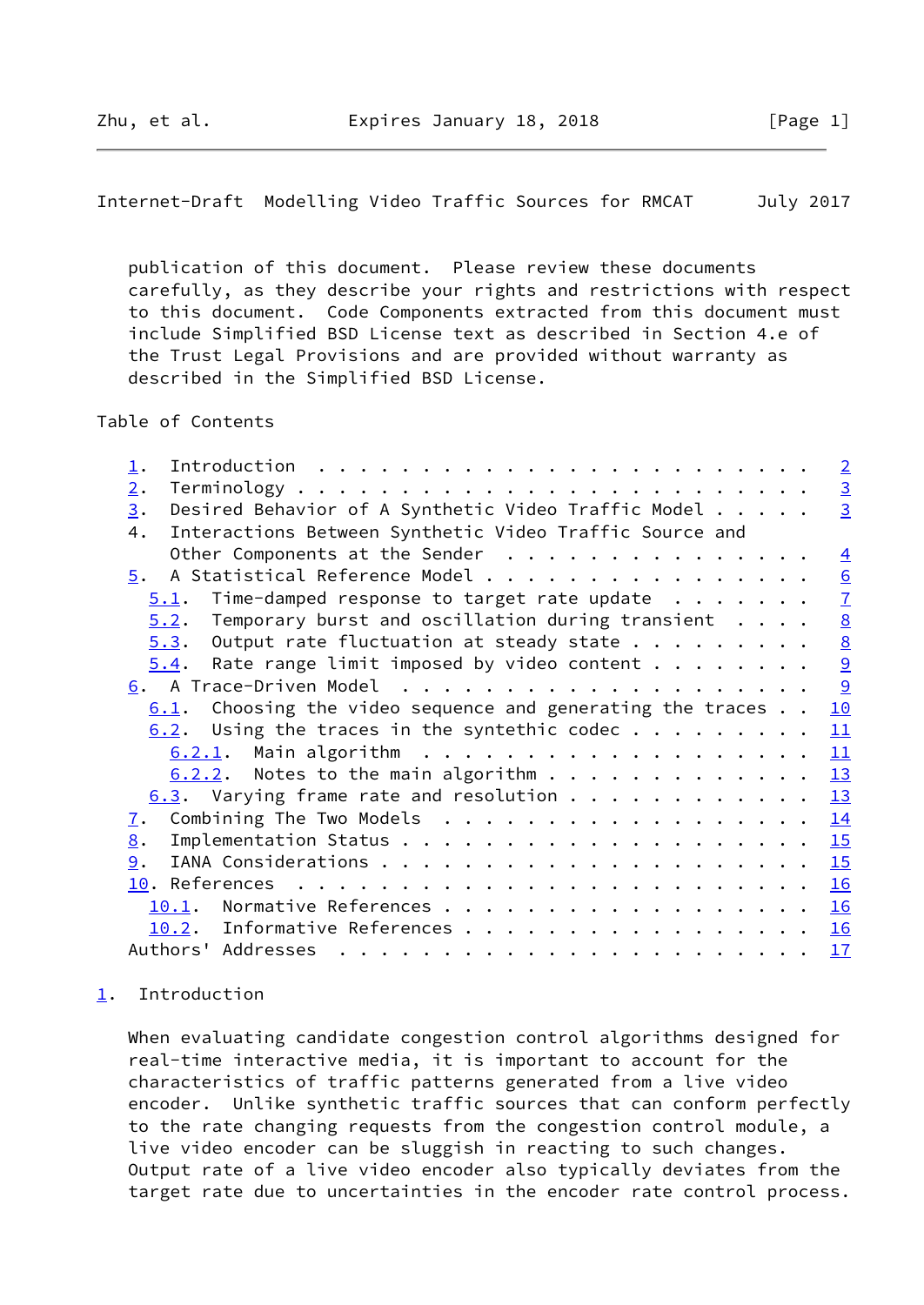Consequently, end-to-end delay and loss performance of a real-time media flow can be further impacted by rate variations introduced by the live encoder.

Zhu, et al. **Expires January 18, 2018** [Page 2]

<span id="page-2-1"></span>Internet-Draft Modelling Video Traffic Sources for RMCAT July 2017

 On the other hand, evaluation results of a candidate RMCAT algorithm should mostly reflect performance of the congestion control module, and somewhat decouple from peculiarities of any specific video codec. It is also desirable that evaluation tests are repeatable, and be easily duplicated across different candidate algorithms.

 One way to strike a balance between the above considerations is to evaluate RMCAT algorithms using a synthetic video traffic source model that captures key characteristics of the behavior of a live video encoder. To this end, this draft presents two reference models. The first is based on statistical modelling; the second is trace-driven. The draft also discusses the pros and cons of each approach, as well as how both approaches can be combined.

<span id="page-2-0"></span>[2](#page-2-0). Terminology

 The key words "MUST", "MUST NOT", "REQUIRED", "SHALL", "SHALL NOT", "SHOULD", "SHOULD NOT", "RECOMMENDED", "MAY", and "OPTIONAL" in this document are to be interpreted as described [RFC2119 \[RFC2119](https://datatracker.ietf.org/doc/pdf/rfc2119)].

<span id="page-2-2"></span>[3](#page-2-2). Desired Behavior of A Synthetic Video Traffic Model

 A live video encoder employs encoder rate control to meet a target rate by varying its encoding parameters, such as quantization step size, frame rate, and picture resolution, based on its estimate of the video content (e.g., motion and scene complexity). In practice, however, several factors prevent the output video rate from perfectly conforming to the input target rate.

 Due to uncertainties in the captured video scene, the output rate typically deviates from the specified target. In the presence of a significant change in target rate, it sometimes takes several frames before the encoder output rate converges to the new target. Finally, while most of the frames in a live session are encoded in predictive mode, the encoder can occasionally generate a large intra-coded frame (or a frame partially containing intra-coded blocks) in an attempt to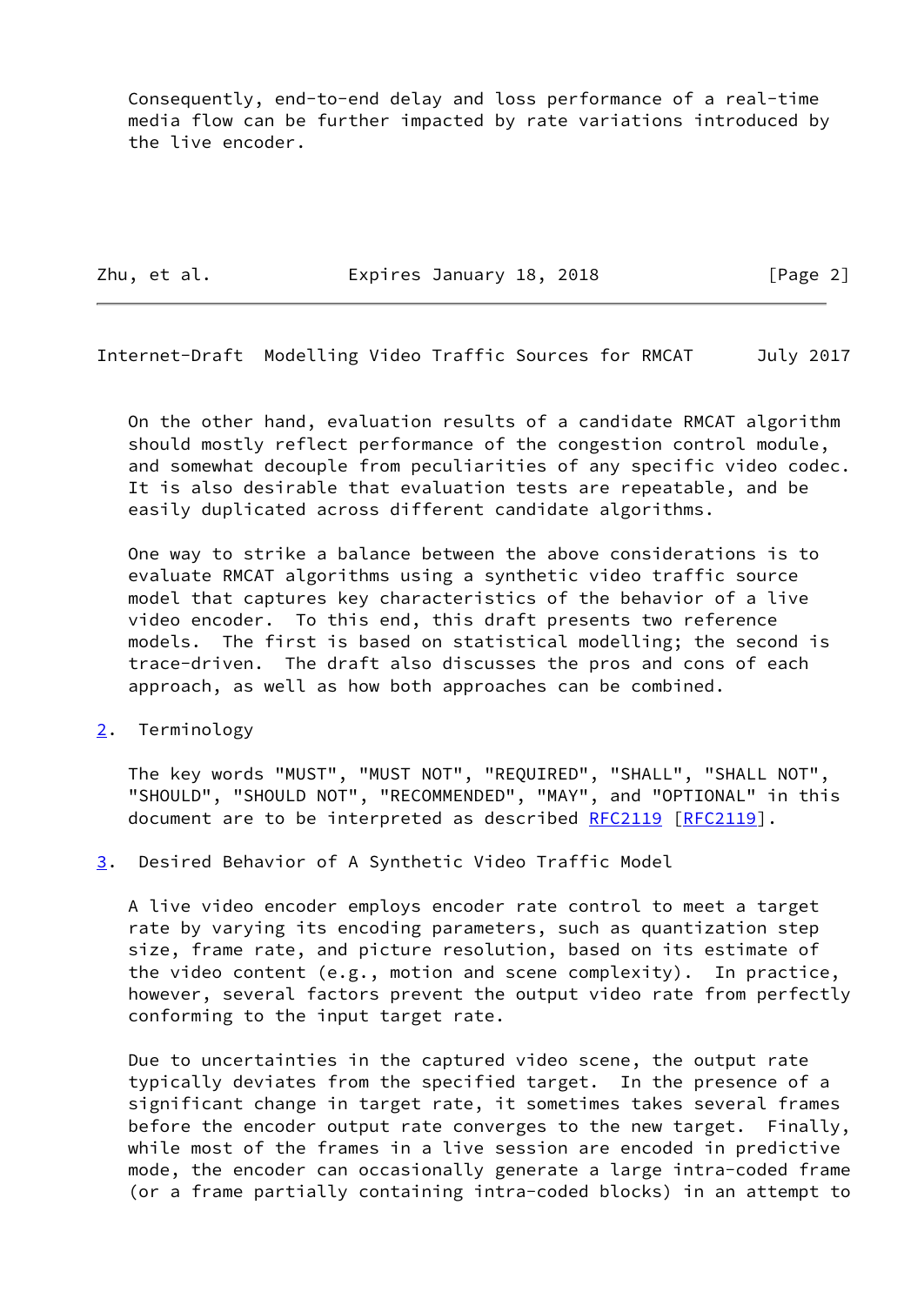recover from losses, to re-sync with the receiver, or during the transient period of responding to target rate or spatial resolution changes.

 Hence, a synthetic video source should have the following capabilities:

- o To change bitrate. This includes ability to change framerate and/ or spatial resolution, or to skip frames when required.
- o To fluctuate around the target bitrate specified by the congestion control module.

| Zhu, et al. | Expires January 18, 2018 | [Page 3] |
|-------------|--------------------------|----------|
|-------------|--------------------------|----------|

<span id="page-3-0"></span>Internet-Draft Modelling Video Traffic Sources for RMCAT July 2017

- o To show a delay in convergence to the target bitrate.
- o To generate intra-coded or repair frames on demand.

 While there exist many different approaches in developing a synthetic video traffic model, it is desirable that the outcome follows a few common characteristics, as outlined below.

- o Low computational complexity: The model should be computationally lightweight, otherwise it defeats the whole purpose of serving as a substitute for a live video encoder.
- o Temporal pattern similarity: The individual traffic trace instances generated by the model should mimic the temporal pattern of those from a real video encoder.
- o Statistical resemblance: The synthetic traffic should match the outcome of the real video encoder in terms of statistical characteristics, such as the mean, variance, peak, and autocorrelation coefficients of the bitrate. It is also important that the statistical resemblance should hold across different time scales, ranging from tens of milliseconds to sub-seconds.
- o Wide range of coverage: The model should be easily configurable to cover a wide range of codec behaviors (e.g., with either fast or slow reaction time in live encoder rate control) and video content variations (e.g, ranging from high-motion to low-motion).

These distinct behavior features can be characterized via simple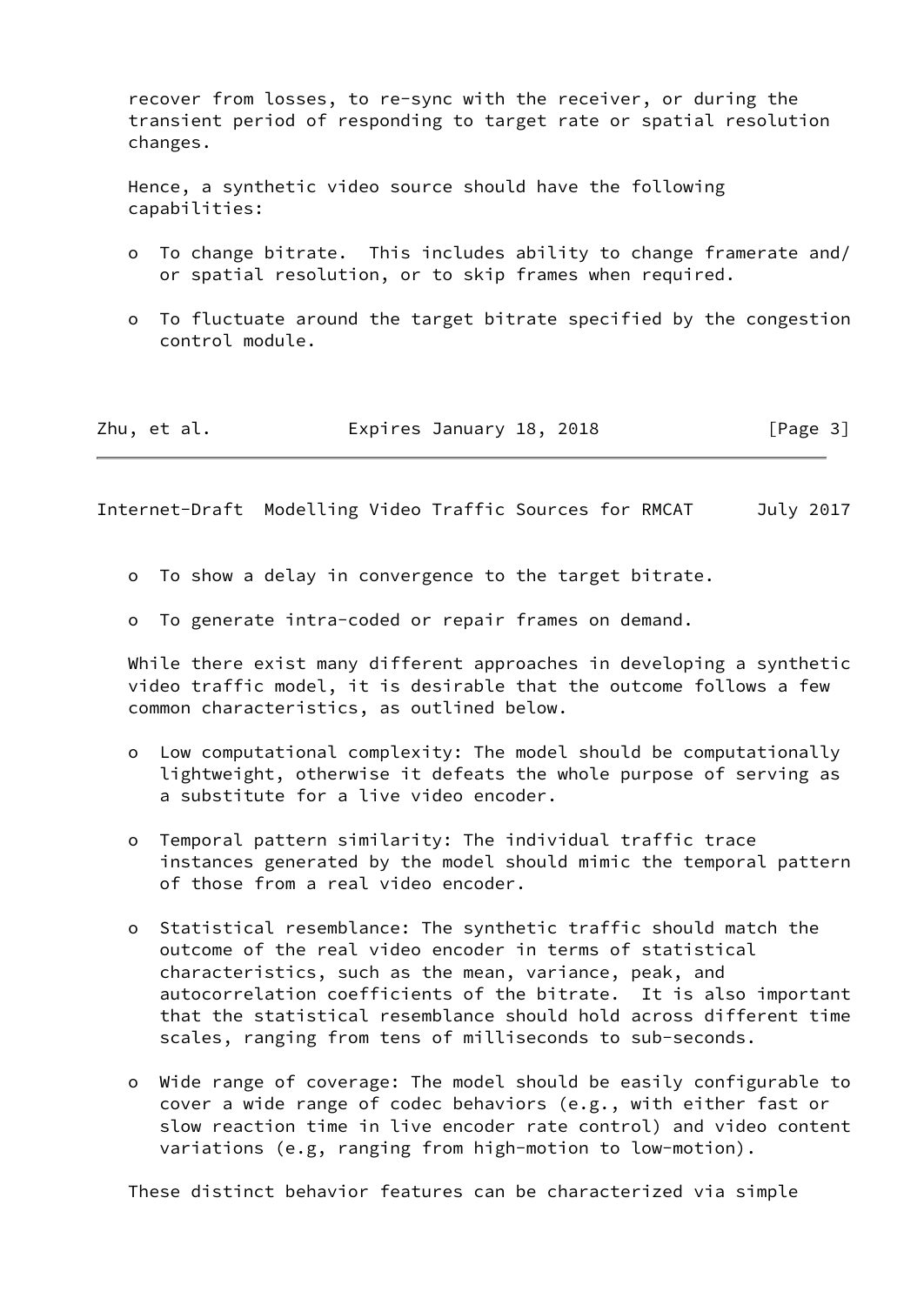statistical models, or a trace-driven approach. We present an example of each in [Section 5](#page-6-0) and [Section 6](#page-9-2)

<span id="page-4-0"></span>[4](#page-4-0). Interactions Between Synthetic Video Traffic Source and Other Components at the Sender

 Figure 1 depitcs the interactions of the synthetic video encoder with other components at the sender, such as the application, the congestion control module, the media packet transport module, etc. Both reference models, as described later in [Section 5](#page-6-0) and [Section 6,](#page-9-2) follow the same set of interactions.

 The synthetic video encoder takes in raw video frames captured by the camera and then dynamically generates a sequence of encoded video frames with varying size and interval. These encoded frames are processed by other modules in order to transmit the video stream over the network. During the lifetime of a video transmission session, the synthetic video encoder will typically be required to adapt its

| Zhu, et al. | Expires January 18, 2018 | [Page 4] |
|-------------|--------------------------|----------|
|-------------|--------------------------|----------|

Internet-Draft Modelling Video Traffic Sources for RMCAT July 2017

 encoding bitrate, and sometimes the spatial resolution and frame rate.

 In our model, the synthetic video encoder module has a group of incoming and outgoing interface calls that allow for interaction with other modules. The following are some of the possible incoming interface calls  $---$  marked as (a) in Figure 1  $---$  that the synthetic video encoder may accept. The list is not exhaustive and can be complemented by other interface calls if deemed necessary.

- o Target rate R\_v: target rate request to the encoder, typically from the congestion control module and updated dynamically over time. Depending on the congestion control algorithm in use, the update requests can either be periodic (e.g., once per second), or on-demand (e.g., only when a drastic bandwidth change over the network is observed).
- o Target frame rate FPS: the instantaneous frame rate measured in frames-per-second at a given time. This depends on the native camera capture frame rate as well as the target/preferred frame rate configured by the application or user.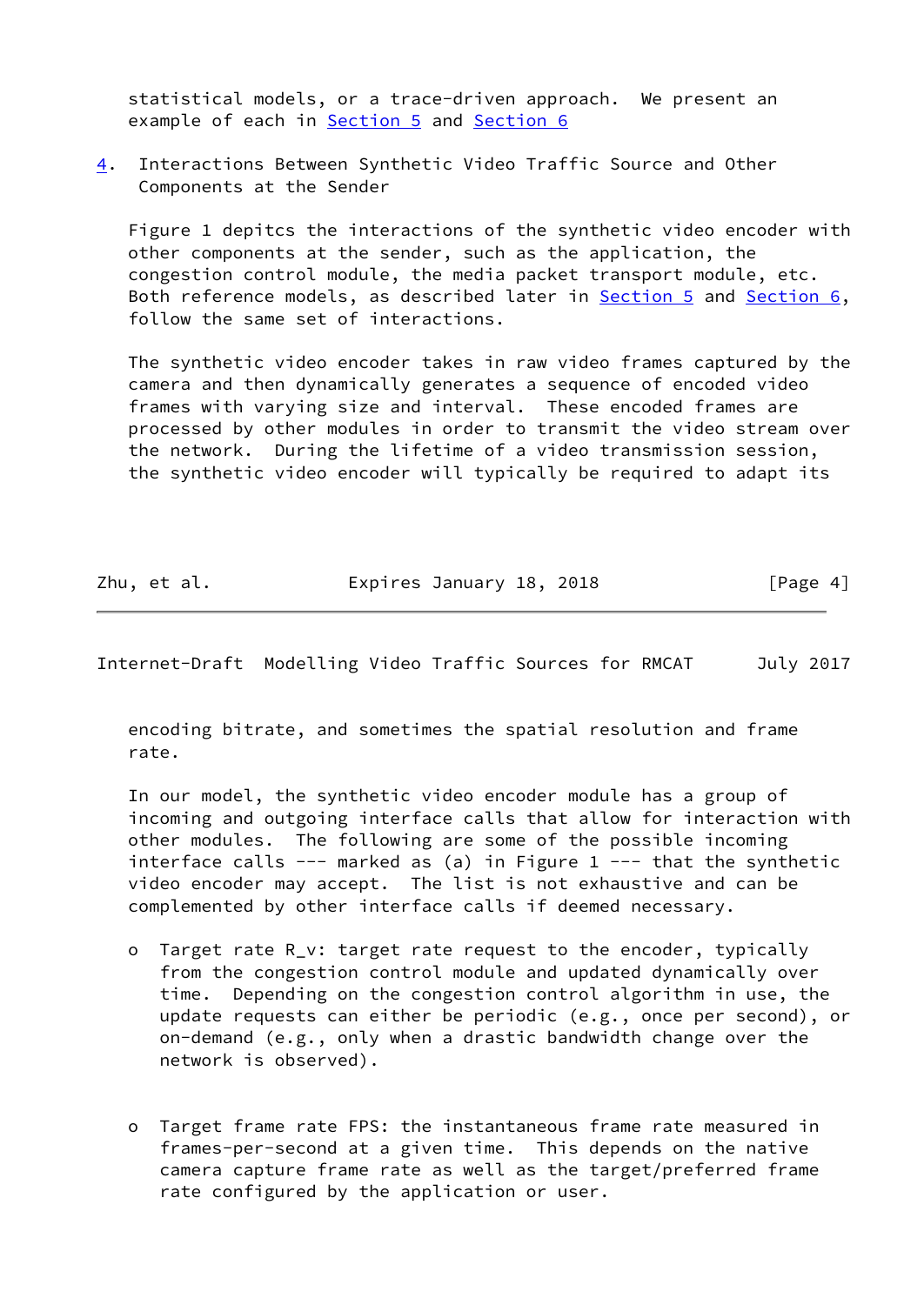- o Frame resolution XY: the 2-dimensional vector indicating the preferred frame resolution in pixels. Several factors govern the resolution requested to the synthetic video encoder over time. Examples of such factors are the capturing resolution of the native camera; or the current target rate R v, since very small resolutions do not make sense with very high bitrates, and vice versa.
- o Instant frame skipping: the request to skip the encoding of one or several captured video frames, for instance when a drastic decrease in available network bandwidth is detected.
- o On-demand generation of intra (I) frame: the request to encode another I frame to avoid further error propagation at the receiver, if severe packet losses are observed. This request typically comes from the error control module.

An example of outgoing interface call --- marked as (b) in Figure 1 --- is the rate range, that is, the dynamic range of the video encoder's output rate for the current video contents: [R\_min, R\_max]. Here, R\_min and R\_max are meant to capture the dynamic rate range the

| Expires January 18, 2018<br>Zhu, et al. | [Page 5] |
|-----------------------------------------|----------|
|-----------------------------------------|----------|

<span id="page-5-0"></span>Internet-Draft Modelling Video Traffic Sources for RMCAT July 2017

 encoder is capable of outputting. This typically depends on the video content complexity and/or display type (e.g., higher R\_max for video contents with higher motion complexity, or for displays of higher resolution). Therefore, these values will not change with R\_v, but may change over time if the content is changing.

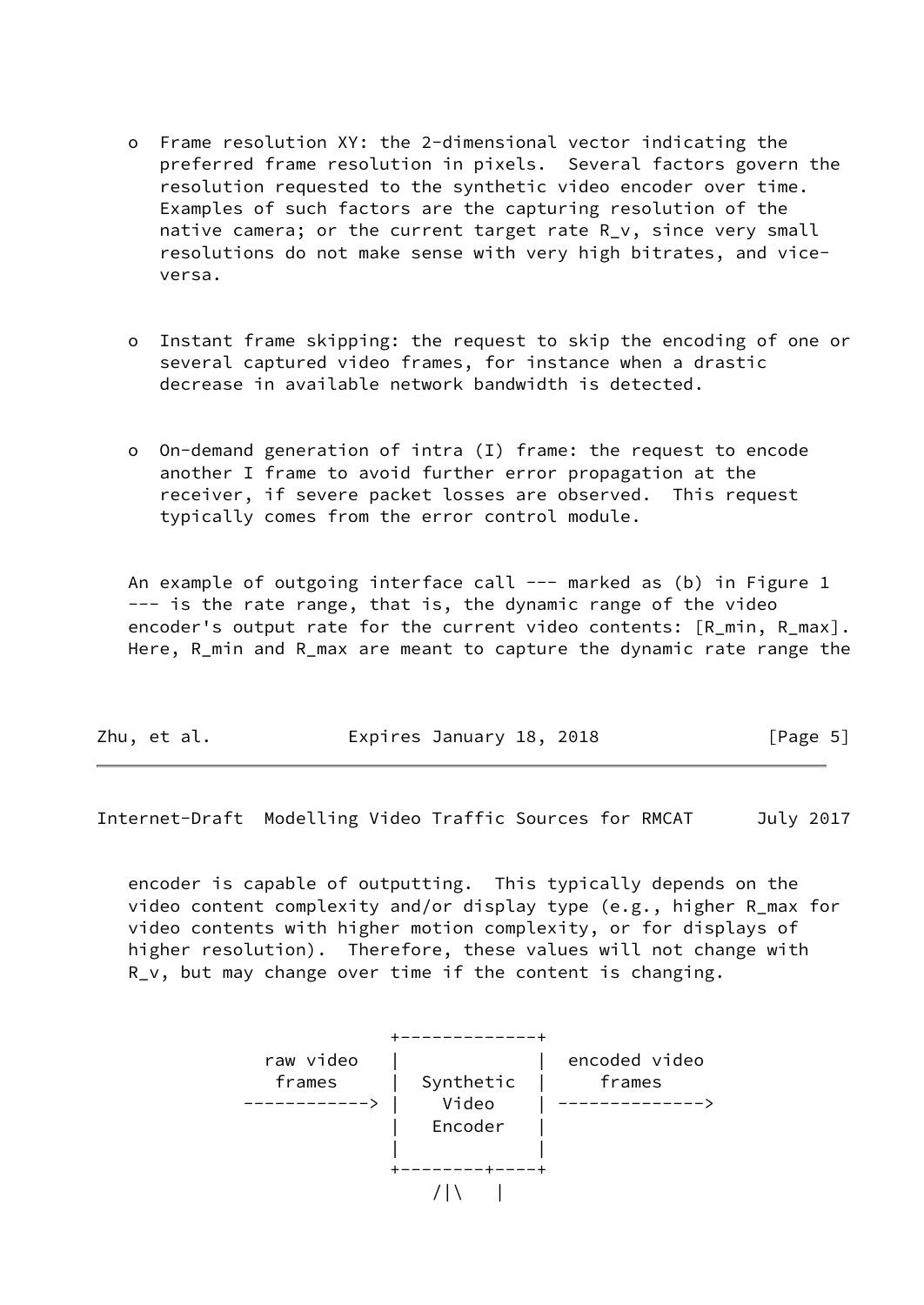| interface from    | interface to      |
|-------------------|-------------------|
| other modules (a) | other modules (b) |

 Figure 1: Interaction between synthetic video encoder and other modules at the sender

<span id="page-6-0"></span>[5](#page-6-0). A Statistical Reference Model

 In this section, we describe one simple statistical model of the live video encoder traffic source. Figure 2 summarizes the list of tunable parameters in this statistical model. A more comprehensive survey of popular methods for modelling video traffic source behavior can be found in [\[Tanwir2013\]](#page-18-1).

Zhu, et al. Expires January 18, 2018 [Page 6]

<span id="page-6-1"></span>Internet-Draft Modelling Video Traffic Sources for RMCAT July 2017

| Notation   | Parameter Name<br>__________        | Example Value |
|------------|-------------------------------------|---------------|
| R v        | Target rate request to encoder      | 1 Mbps        |
| <b>FPS</b> | Target frame rate of encoder output | 30 Hz         |
| tau v      | Encoder reaction latency            | $0.2$ s       |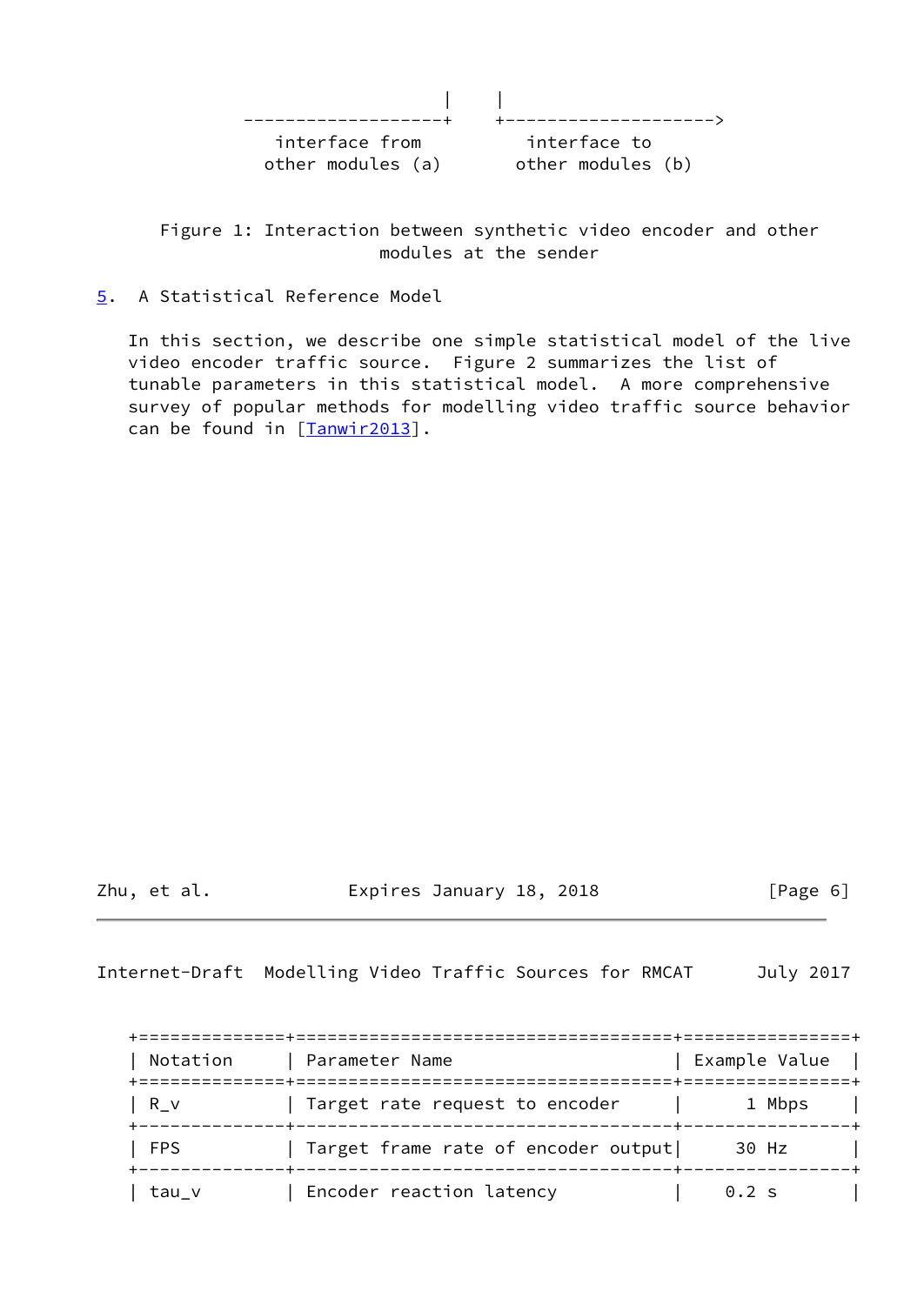| $K_d$     | Burst duration during transient                                                                                                   | 8 frames     |
|-----------|-----------------------------------------------------------------------------------------------------------------------------------|--------------|
| $K_B$     | Burst frame size during transient                                                                                                 | 13.5 KBytes* |
| t0        | Reference frame interval 1/FPS                                                                                                    | 33 ms        |
| B0        | Reference frame size $R_v/8$ /FPS                                                                                                 | 4.17 KBytes  |
| SCALE_t   | Scaling parameter of the zero-mean<br>Laplacian distribution describing<br>deviations in normalized frame<br>interval $(t-t0)/t0$ | 0.15         |
| SCALE_B   | Scaling parameter of the zero-mean<br>Laplacian distribution describing<br>deviations in normalized frame<br>size $(B- B0)/B0$    | 0.15         |
| $R_{min}$ | minimum rate supported by video<br>encoder or content activity                                                                    | 150 Kbps     |
| $R_{max}$ | maximum rate supported by video<br>encoder or content activity                                                                    | 1.5 Mbps     |
|           |                                                                                                                                   |              |

 \* Example value of K\_B for a video stream encoded at 720p and 30 frames per second, using H.264/AVC encoder.

 Figure 2: List of tunable parameters in a statistical video traffic source model.

<span id="page-7-0"></span>[5.1](#page-7-0). Time-damped response to target rate update

 While the congestion control module can update its target rate request R\_v at any time, our model dictates that the encoder will only react to such changes after tau\_v seconds from a previous rate transition. In other words, when the encoder has reacted to a rate

| Zhu, et al. | Expires January 18, 2018 | [Page 7] |
|-------------|--------------------------|----------|
|-------------|--------------------------|----------|

<span id="page-7-1"></span>Internet-Draft Modelling Video Traffic Sources for RMCAT July 2017

change request at time t, it will simply ignore all subsequent rate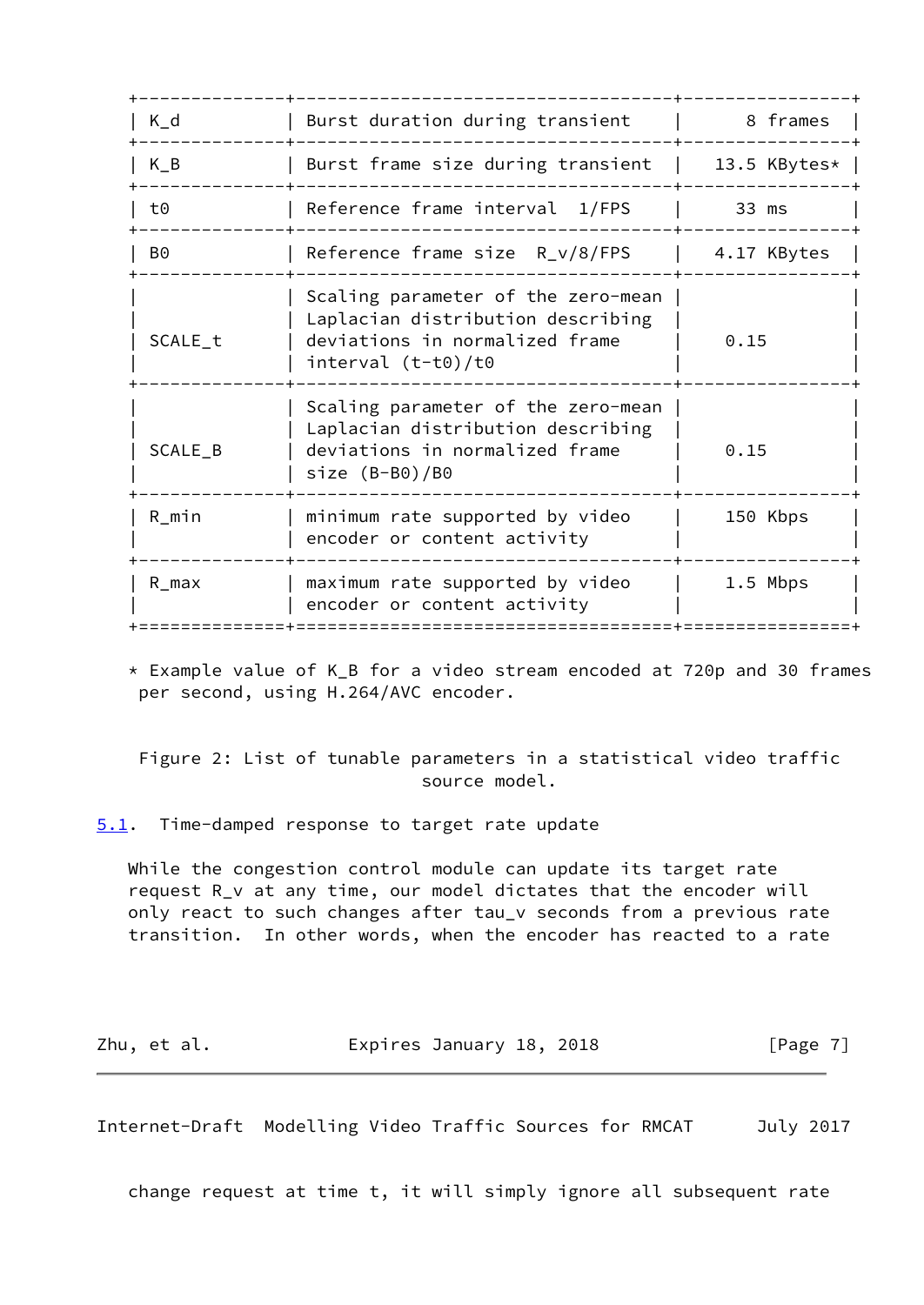change requests until time t+tau\_v.

<span id="page-8-0"></span>[5.2](#page-8-0). Temporary burst and oscillation during transient

The output rate R<sub>1</sub>o during the period  $[t, t+tau_0]$  is considered to be in transient. Based on observations from video encoder output data, we model the transient behavior of an encoder upon reacting to a new target rate request in the form of high variation in output frame sizes. It is assumed that the overall average output rate R\_o during this period matches the target rate R\_v. Consequently, the occasional burst of large frames are followed by smaller-than average encoded frames.

This temporary burst is characterized by two parameters:

- o burst duration K\_d: number of frames in the burst event; and
- o burst frame size K\_B: size of the initial burst frame which is typically significantly larger than average frame size at steady state.

 It can be noted that these burst parameters can also be used to mimic the insertion of a large on-demand I frame in the presence of severe packet losses. The values of K\_d and K\_B typically depend on the type of video codec, spatial and temporal resolution of the encoded stream, as well as the video content activity level.

<span id="page-8-1"></span>[5.3](#page-8-1). Output rate fluctuation at steady state

We model output rate R\_o during steady state as randomly fluctuating around the target rate R\_v. The output traffic can be characterized as the combination of two random processes denoting the frame interval t and output frame size B over time. These two random processes capture two sources of variations in the encoder output:

- o Fluctuations in frame interval: the intervals between adjacent frames have been observed to fluctuate around the reference  $interval$  of t $0 = 1$ /FPS. Deviations in normalized frame interval DELTA\_t =  $(t-t0)/t0$  can be modelled by a zero-mean Laplacian distribution with scaling parameter SCALE\_t. The value of SCALE\_t dictates the "width" of the Laplacian distribution and therefore the amount of fluctuations in actual frame intervals (t) with respect to the reference t0.
- o Fluctuations in frame size: size of the output encoded frames also tend to fluctuate around the reference frame size B0=R\_v/8/FPS. Likewise, deviations in the normalized frame size DELTA\_B =

Zhu, et al. **Expires January 18, 2018** [Page 8]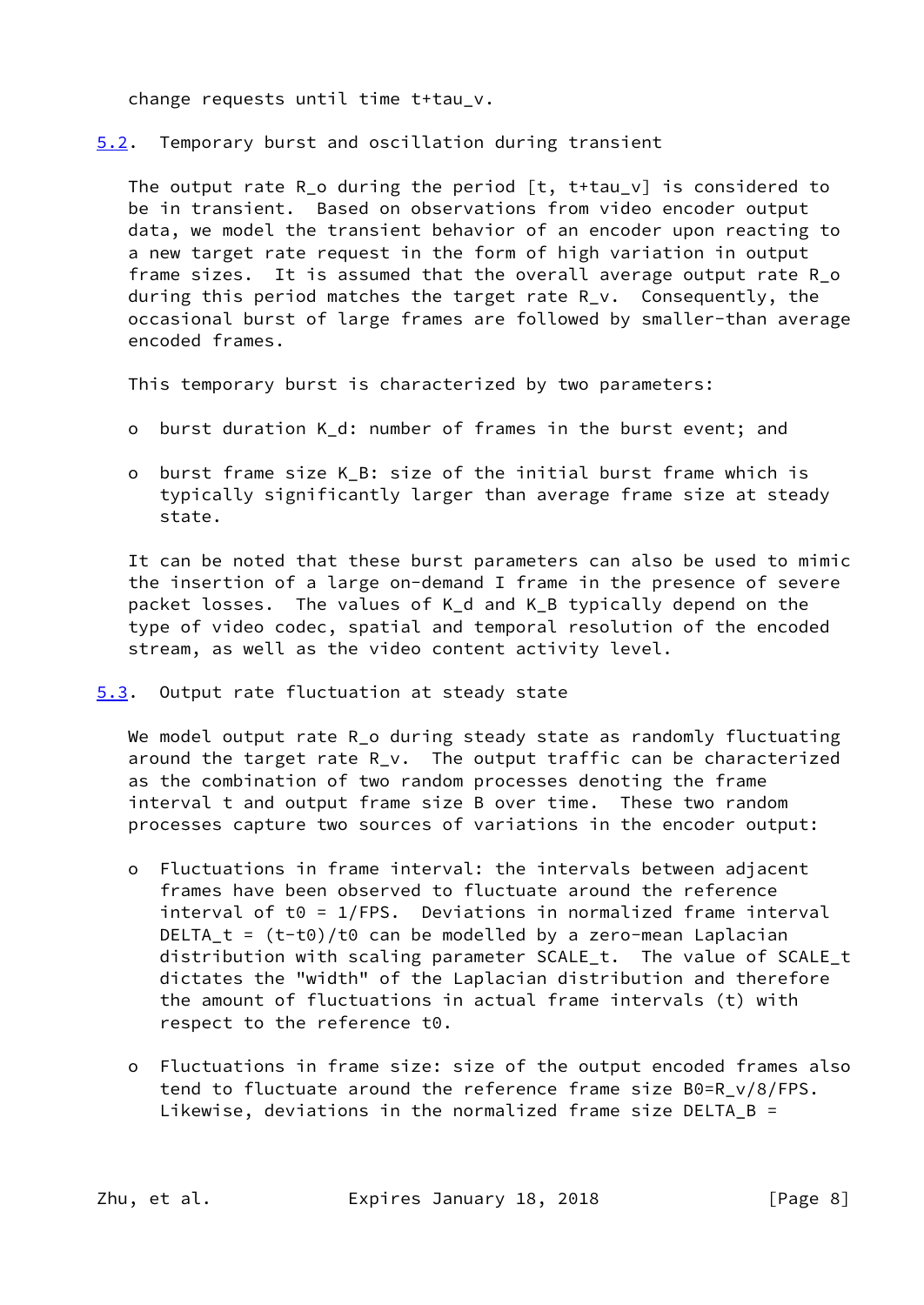<span id="page-9-1"></span>Internet-Draft Modelling Video Traffic Sources for RMCAT July 2017

 (B-B0)/B0 can be modelled by a zero-mean Laplacian distribution with scaling parameter SCALE B. The value of SCALE B dictates the "width" of this second Laplacian distribution and correspondingly the amount of fluctuations in output frame sizes (B) with respect to the reference target B0.

 Both values of SCALE\_t and SCALE\_B can be obtained via parameter fitting from empirical data captured for a given video encoder. Example values are listed in Figure 2 based on empirical data presented in [\[IETF-Interim](#page-17-4)].

<span id="page-9-0"></span>[5.4](#page-9-0). Rate range limit imposed by video content

The output rate R o is further clipped within the dynamic range [R\_min, R\_max], which in reality are dictated by scene and motion complexity of the captured video content. In our model, these parameters are specified by the application.

<span id="page-9-2"></span>[6](#page-9-2). A Trace-Driven Model

We now present the second approach to model a video traffic source. This approach is based on running an actual live video encoder on a set of chosen raw video sequences and using the encoder's output traces for constructing a synthetic live encoder. With this approach, the recorded video traces naturally exhibit temporal fluctuations around a given target rate request R\_v from the congestion control module.

The following list summarizes the main steps of this approach:

1) Choose one or more representative raw video sequences.

 2) Encode the sequence(s) using an actual live video encoder. Repeat the process for a number of bitrates. Keep only the sequence of frame sizes for each bitrate.

 3) Construct a data structure that contains the output of the previous step. The data structure should allow for easy bitrate lookup.

 4) Upon a target bitrate request R\_v from the controller, look up the closest bitrates among those previously stored. Use the frame size sequences stored for those bitrates to approximate the frame sizes to output.

5) The output of the synthetic encoder contains "encoded" frames with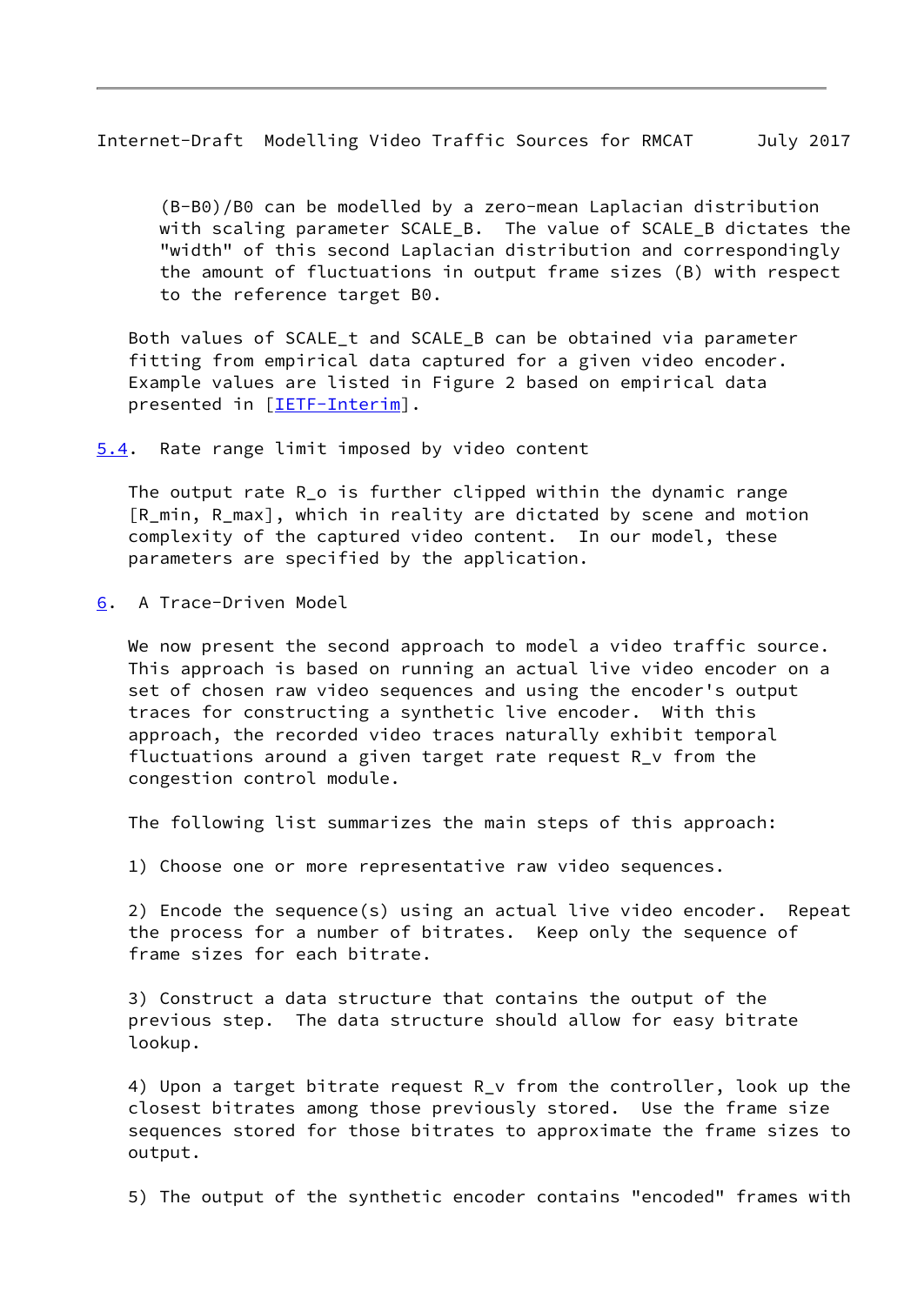zeros as contents but with realistic sizes.

<span id="page-10-1"></span>Internet-Draft Modelling Video Traffic Sources for RMCAT July 2017

[Section 6.1](#page-10-0) explains steps 1), 2), and 3), [Section 6.2](#page-11-0) elaborates on steps 4) and 5). Finally, [Section 6.3](#page-14-0) briefly discusses the possibility to extend the model for supporting variable frame rate and/or variable frame resolution.

<span id="page-10-0"></span>[6.1](#page-10-0). Choosing the video sequence and generating the traces

 The first step we need to perform is a careful choice of a set of video sequences that are representative of the use cases we want to model. Our use case here is video conferencing, so we must choose a low-motion sequence that resembles a "talking head", for instance a news broadcast or a video capture of an actual conference call.

 The length of the chosen video sequence is a tradeoff. If it is too long, it will be difficult to manage the data structures containing the traces. If it is too short, there will be an obvious periodic pattern in the output frame sizes, leading to biased results when evaluating congestion controller performance. In our experience, a sequence whose length is between 2 and 4 minutes is a fair tradeoff.

 Once we have chosen the raw video sequence, denoted S, we use a live encoder, e.g. [\[H264](#page-17-5)] or [\[HEVC](#page-17-6)] to produce a set of encoded sequences. As discussed in **Section 3**, a live encoder's output bitrate can be tuned by varying three input parameters, namely, quantization step size, frame rate, and picture resolution. In order to simplify the choice of these parameters for a given target rate, we assume a fixed frame rate (e.g. 30 fps) and a fixed resolution  $(e.g., 720p)$ . See [section 6.3](#page-14-0) for a discussion on how to relax these assumptions.

 Following these simplifications, we run the chosen encoder by setting a constant target bitrate at the beginning, then letting the encoder vary the quantization step size internally while encoding the input video sequence. Besides, we assume that the first frame is encoded as an I-frame and the rest are P-frames. We further assume that the encoder algorithm does not use knowledge of frames in the future when encoding a given frame.

Given R\_min and R\_max, which are the minimum and maximum bitrates at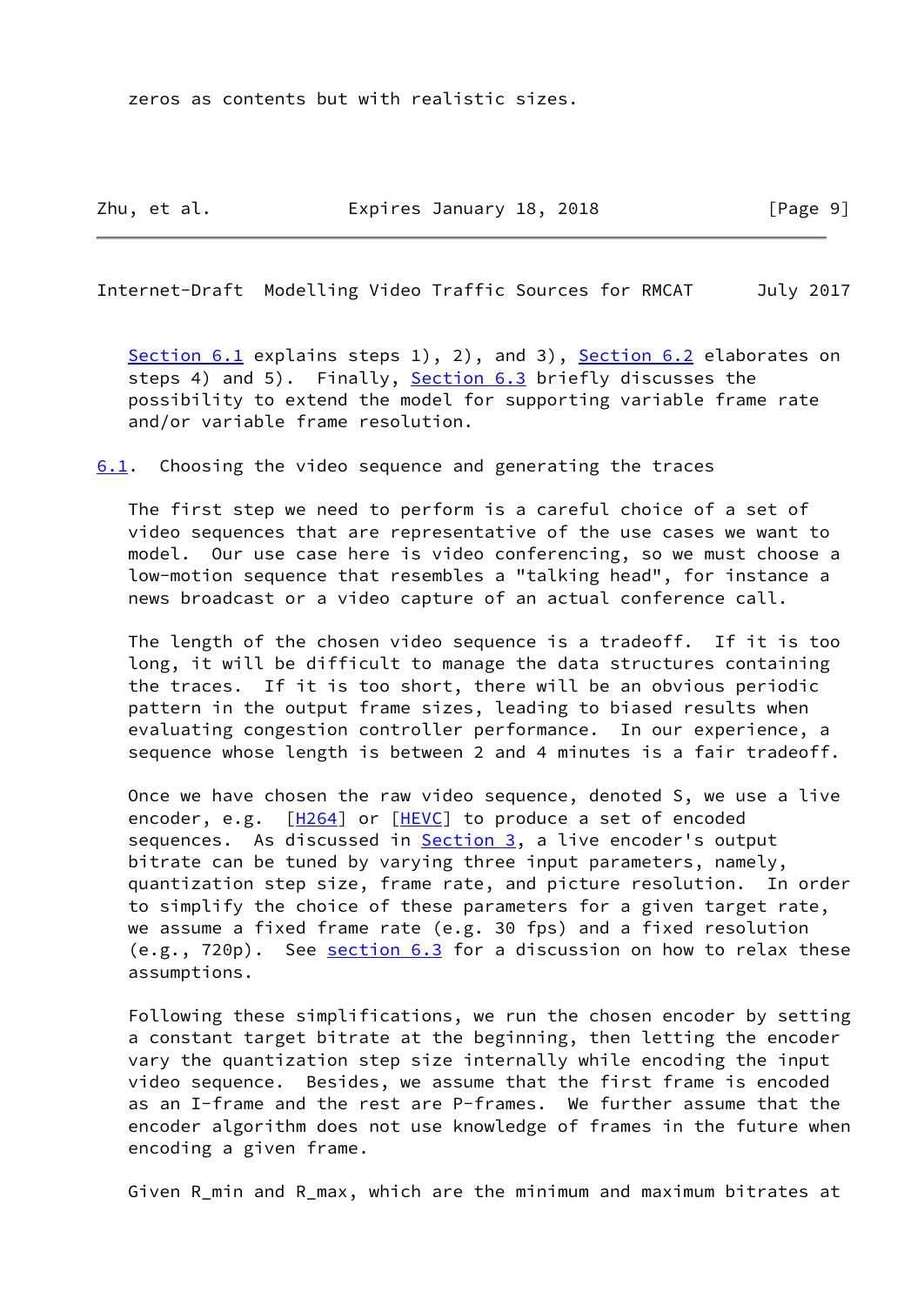which the synthetic codec is to operate (see [Section 4](#page-4-0)), we divide the bitrate range between R\_min and R\_max in n\_s + 1 bitrate steps of length  $l = (R \text{ max} - R \text{ min}) / n \text{ s}$ . We then use the following simple algorithm to encode the raw video sequence.

```
r = R min
while r \leq R max do
    Trace[r] = encode\_sequence(S, r, e)r = r + 1
```

| Zhu, et al. | Expires January 18, 2018 | [Page 10] |
|-------------|--------------------------|-----------|
|             |                          |           |

<span id="page-11-1"></span>Internet-Draft Modelling Video Traffic Sources for RMCAT July 2017

where function encode sequence takes as parameters, respectively, a raw video sequence, a constant target rate, and an encoder algorithm; it returns a vector with the sizes of frames in the order they were encoded. The output vector is stored in a map structure called Traces, whose keys are bitrates and whose values are vectors of frame sizes.

The choice of a value for n s is important, as it determines the number of vectors of frame sizes stored in map Traces. The minimum value one can choose for n\_s is 1, and its maximum value depends on the amount of memory available for holding the map Traces. A reasonable value for n\_s is one that makes the steps' length l = 200 kbps. We will further discuss step length l in the next section.

 Finally, note that, as mentioned in previous sections, R\_min and R\_max may be modified after the initial sequences are encoded. Hence, the algorithm described in the next section also covers the cases when the current target bitrate is less than R\_min, or greater than R\_max.

<span id="page-11-0"></span>[6.2](#page-11-0). Using the traces in the syntethic codec

 The main idea behind the trace-driven synthetic codec is that it mimics a real live codec's rate adaptation when the congestion controller updates the target rate  $R_V$  dynamically. It does so by switching to a different frame size vector stored in the map Traces when needed.

<span id="page-11-2"></span>[6.2.1](#page-11-2). Main algorithm

We maintain two variables r\_current and t\_current: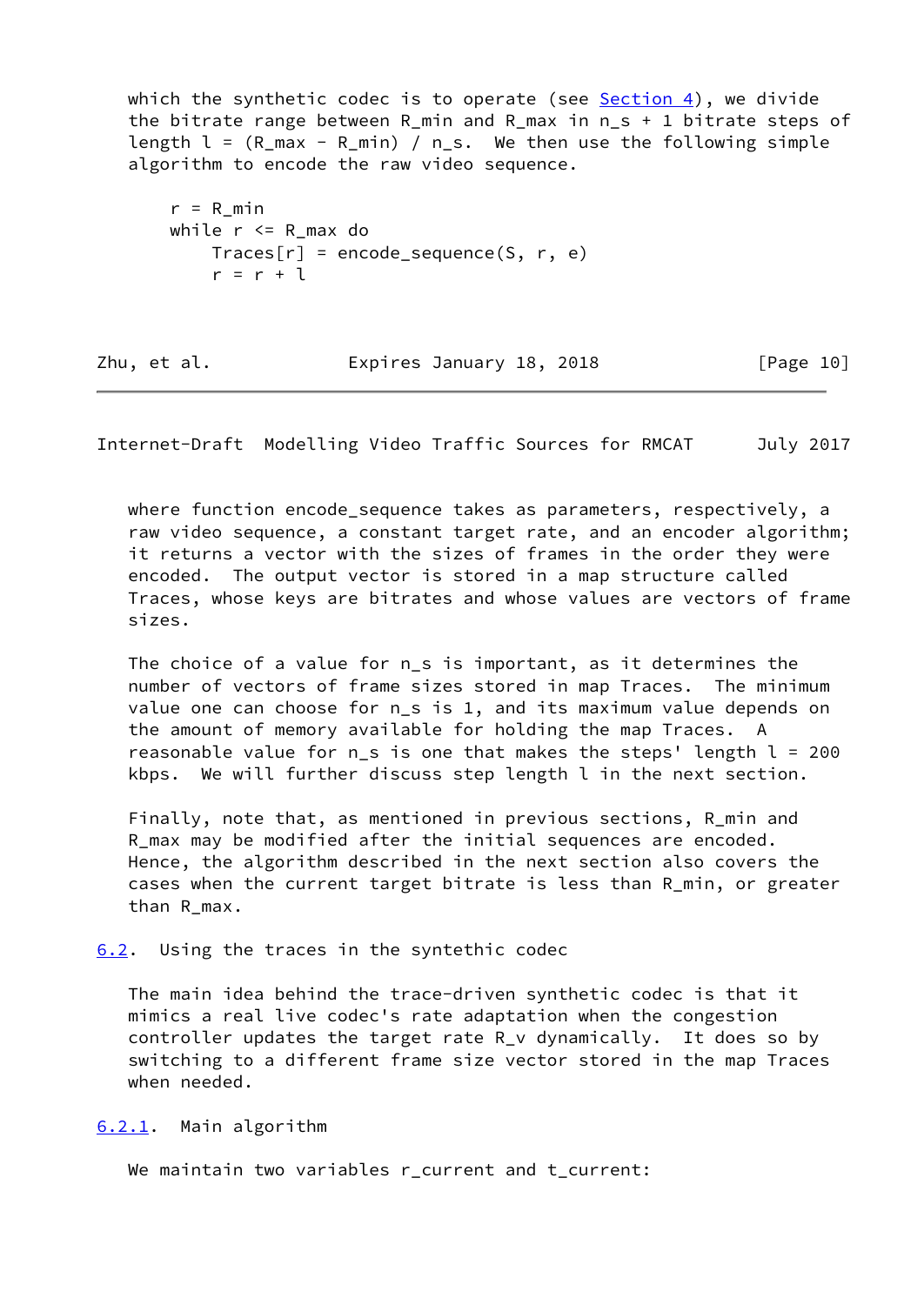\* r\_current points to one of the keys of map Traces. Upon a change in the value of R\_v, typically because the congestion controller detects that the network conditions have changed, r current is updated to the greatest key in Traces that is less than or equal to the new value of R\_v. For the moment, we assume the value of R\_v to be clipped in the range [R\_min, R\_max].

r current =  $r$  such that ( r in keys(Traces) and  $r \le R_v$  and (not(exists) r' in keys(Traces) such that  $r < r' < R$  v) )

 $*$  t current is an index to the frame size vector stored in Traces[r\_current]. It is updated every time a new frame is due. We

Zhu, et al. **Expires January 18, 2018** [Page 11]

Internet-Draft Modelling Video Traffic Sources for RMCAT July 2017

 assume all vectors stored in Traces to have the same size, denoted size\_traces. The following equation governs the update of t\_current:

 if t\_current < SkipFrames then  $t$ \_current =  $t$ \_current + 1 else t\_current = ((t\_current+1-SkipFrames) % (size\_traces- SkipFrames)) + SkipFrames

 where operator % denotes modulo, and SkipFrames is a predefined constant that denotes the number of frames to be skipped at the beginning of frame size vectors after t\_current has wrapped around. The point of constant SkipFrames is avoiding the effect of periodically sending a (big) I-frame followed by several smaller than-normal P-frames. We typically set SkipFrames to 20, although it could be set to 0 if we are interested in studying the effect of sending I-frames periodically.

We initialize r\_current to R\_min, and t\_current to 0.

 When a new frame is due, we need to calculate its size. There are three cases:

 a) R\_min <= R\_v < Rmax: In this case we use linear interpolation of the frame sizes appearing in Traces[r\_current] and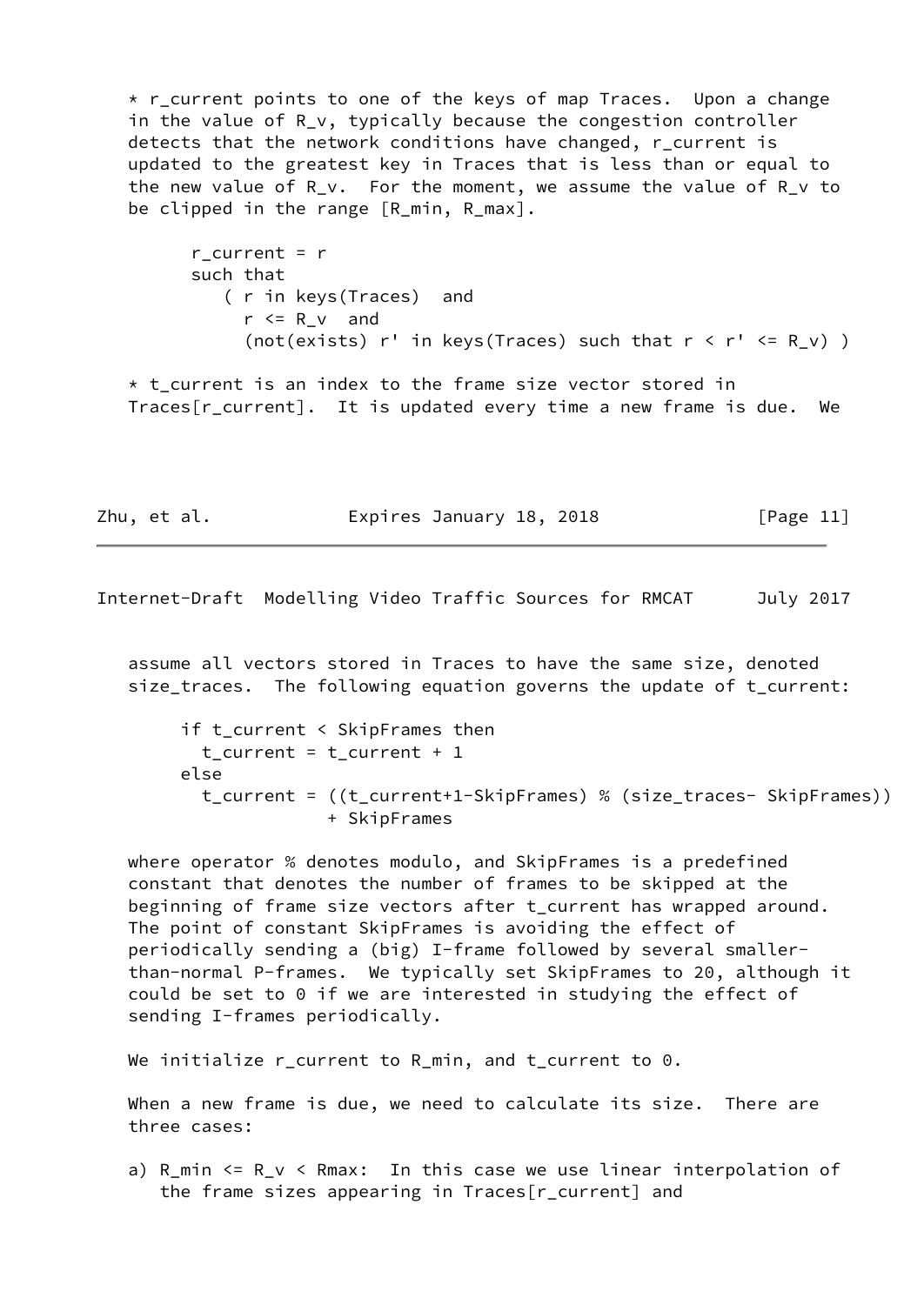Traces[r\_current + l]. The interpolation is done as follows: size lo = Traces[r current][t current] size\_hi = Traces[r\_current + l][t\_current] distance\_lo =  $(R_v - r_c)$ current  $) / l$ framesize = size hi \* distance lo + size lo \* (1 - distance lo) b)  $R_v < R_{min}$ : In this case, we scale the trace sequence with the lowest bitrate, in the following way: factor =  $R_v$  /  $R_m$ in framesize = max $(1,$  factor \* Traces $[R_m$ in] $[t_current])$ c)  $R_v > = R_{max}$ : We also use scaling for this case. We use the trace sequence with the greatest bitrate:  $factor = R_v / R_{max}$ framesize = factor  $*$  Traces[R\_max][t\_current] In case b), we set the minimum to 1 byte, since the value of factor can be arbitrarily close to 0.

Zhu, et al. Expires January 18, 2018 [Page 12]

<span id="page-13-1"></span>Internet-Draft Modelling Video Traffic Sources for RMCAT July 2017

<span id="page-13-0"></span>[6.2.2](#page-13-0). Notes to the main algorithm

 \* Reacting to changes in target bitrate. Similarly to the statistical model presented in [Section 5,](#page-6-0) the trace-driven synthetic codec can have a time bound, tau\_v, to reacting to target bitrate changes. If the codec has reacted to an update in R\_v at time t, it will delay any further update to  $R_V$  to time  $t + tau_V$ . Note that, in any case, the value of tau\_v cannot be chosen shorter than the time between frames, i.e. the inverse of the frame rate.

 $*$  I-frames on demand. The synthetic codec could be extended to simulate the sending of I-frames on demand, e.g., as a reaction to losses. To implement this extension, the codec's API is augmented with a new function to request a new I-frame. Upon calling such function, t\_current is reset to 0.

 \* Variable length l of steps defined between R\_min and R\_max. In the main algorithm's description, the step length l is fixed. However,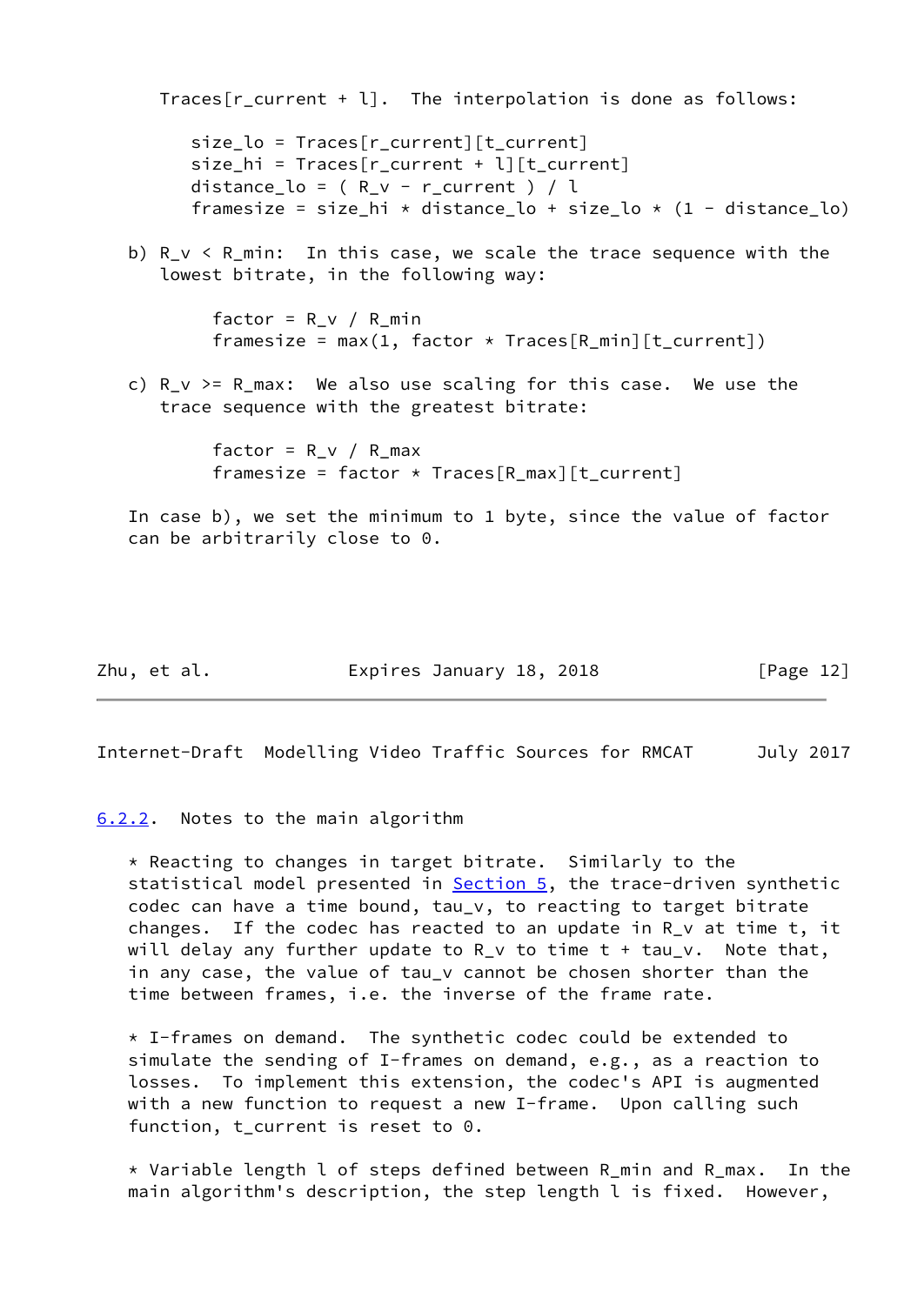if the range [R min, R max] is very wide, it is also possible to define a set of steps with a non-constant length. The idea behind this modification is that the difference between 400 kbps and 600 kbps as bitrate is much more important than the difference between 4400 kbps and 4600 kbps. For example, one could define steps of length 200 Kbps under 1 Mbps, then steps of length 300 kbps between 1 Mbps and 2 Mbps; 400 kbps between 2 Mbps and 3 Mbps, and so on.

#### <span id="page-14-0"></span>[6.3](#page-14-0). Varying frame rate and resolution

 The trace-driven synthetic codec model explained in this section is relatively simple because we have fixed the frame rate and the frame resolution. The model could be extended to have variable frame rate, variable spatial resolution, or both.

When the encoded picture quality at a given bitrate is low, one can potentially decrease the frame rate (if the video sequence is currently in low motion) or the spatial resolution in order to improve quality-of-experince (QoE) in the overall encoded video. On the other hand, if target bitrate increases to a point where there is no longer a perceptible improvement in the picture quality of individual frames, then one might afford to increase the spatial resolution or the frame rate (useful if the video is currently in high motion).

 Many techniques have been proposed to choose over time the best combination of encoder quatization step size, frame rate, and spatial resolution in order to maximize the quality of live video codecs [\[Ozer2011](#page-17-7)][Hu2010]. Future work may consider extending the trace driven codec to accommodate variable frame rate and/or resolution.

| Zhu, et al. | Expires January 18, 2018 | [Page 13] |
|-------------|--------------------------|-----------|
|-------------|--------------------------|-----------|

<span id="page-14-1"></span>Internet-Draft Modelling Video Traffic Sources for RMCAT July 2017

 From the perspective of congestion control, varying the spatial resolution typically requires a new intra-coded frame to be generated, thereby incurring a temporary burst in the output traffic pattern. The impact of frame rate change tends to be more subtle: reducing frame rate from high to low leads to sparsely spaced larger encoded packets instead of many densely spaced smaller packets. Such difference in traffic profiles may still affect the performance of congestion control, especially when outgoing packets are not paced at the transport module. We leave the investigation of varying frame rate to future work.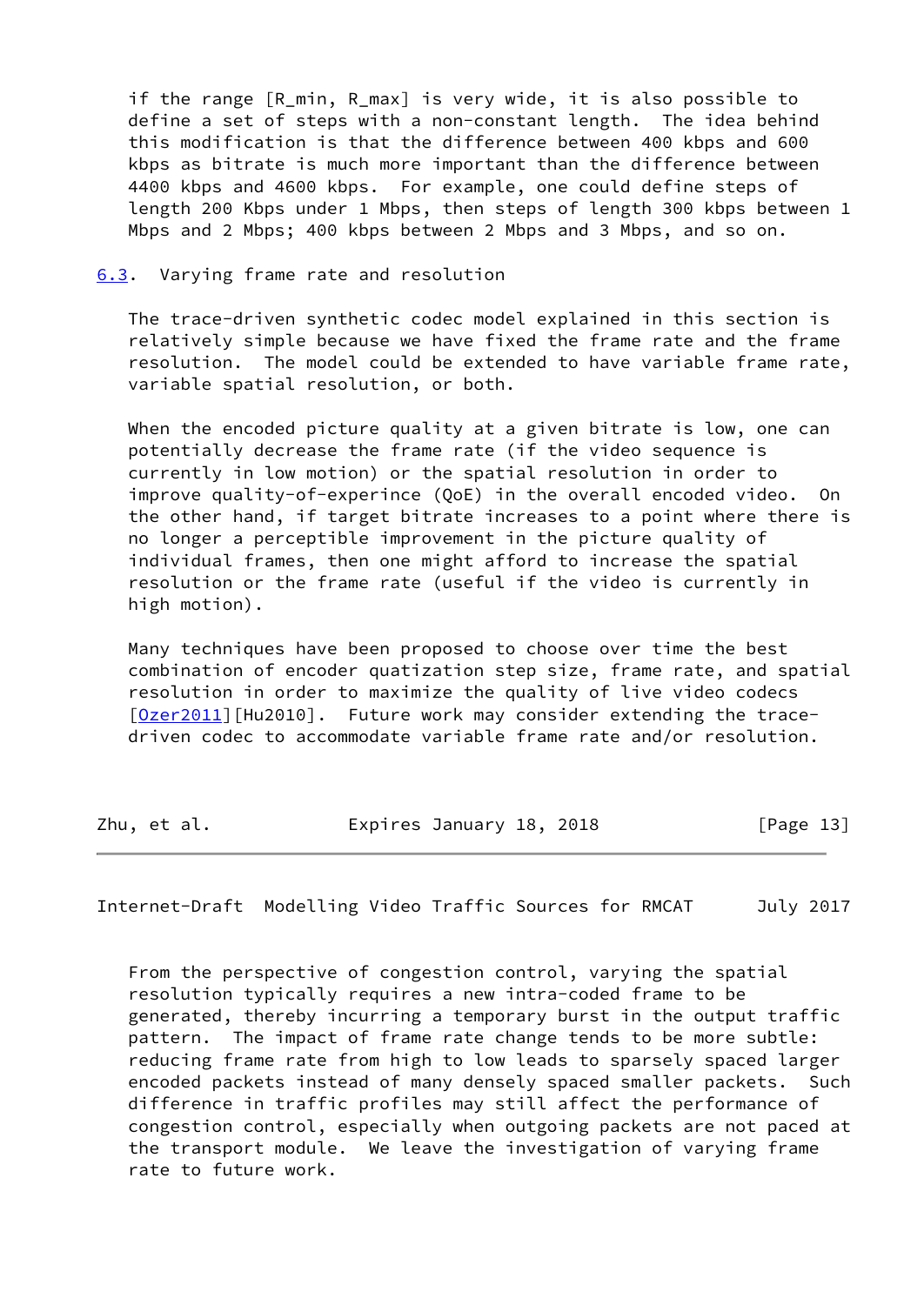## <span id="page-15-0"></span>[7](#page-15-0). Combining The Two Models

 It is worthwhile noting that the statistical and trace-driven models each has its own advantages and drawbacks. While both models are fairly simple to implement, it takes significantly greater effort to fit the parameters of a statistical model to actual encoder output data whereas it is straightforward for a trace-driven model to obtain encoded frame size data. On the other hand, once validated, the statistical model is more flexible in mimicking a wide range of encoder/content behaviors by simply varying the correponding parameters in the model. In this regard, a trace-driven model relies -- by definition -- on additional data collection efforts for accommodating new codecs or video contents.

 In general, the trace-driven model is more realistic for mimicking ongoing, steady-state behavior of a video traffic source whereas the statistical model is more versatile for simulating transient events (e.g., when target rate changes from A to B with temporary bursts during the transition). It is also possible to combine both models into a hybrid approach, using traces during steady-state and statistical model during transients.

Zhu, et al. **Expires January 18, 2018** [Page 14]

<span id="page-15-1"></span>Internet-Draft Modelling Video Traffic Sources for RMCAT July 2017

 +---------------+ transient | Generate next | +------>| K\_d transient | +-------------+ / | frames |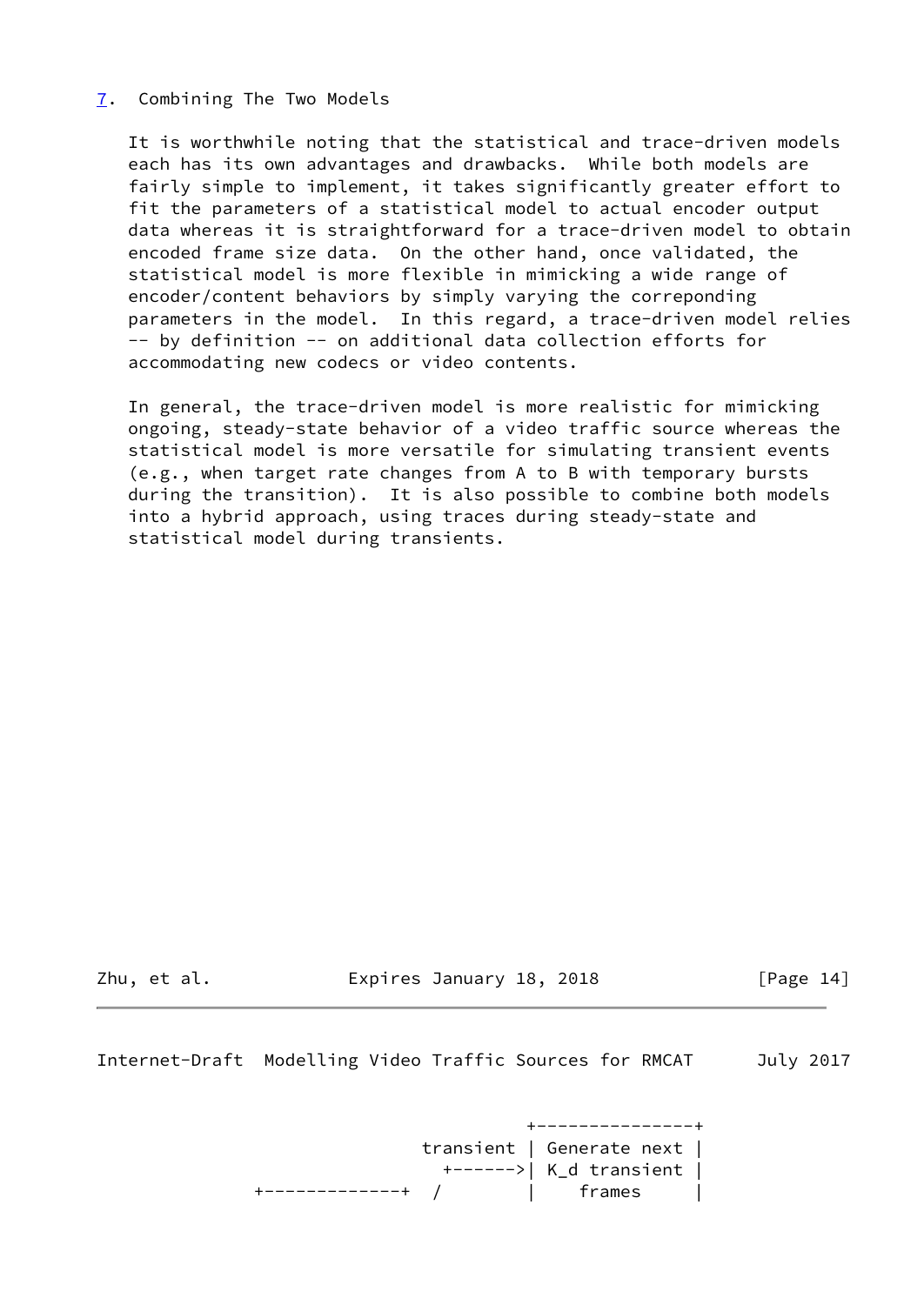

Figure 3: Hybrid approach for modeling video traffic

 As shown in Figure 3, the video traffic model operates in transient state if the requested target rate R\_v is substantially higher than the previous target, or else it operates in steady state. During transient state, a total of K\_d frames are generated by the statistical model, resulting in 1 big burst frame with size K\_B followed by K\_d-1 smaller frames. When operating at steady-state, the video traffic model simply generates a frame according to the trace-driven model given the target rate, while modulating the frame interval according to the distribution specified by the statistical model. One example criterion for determining whether the traffic model should operate in transient state is whether the rate increase exceeds 10% of previous target rate.

<span id="page-16-0"></span>[8](#page-16-0). Implementation Status

 The statistical model has been implemented as a traffic generator module within the [[ns-2\]](#page-17-8) network simulation platform.

 More recently, both the statistical and trace-driven models have been implemented as a stand-alone traffic source module. This can be easily integrated into network simulation platforms such as  $[ns-2]$  $[ns-2]$ and  $[ns-3]$  $[ns-3]$ , as well as testbeds using a real network. The stand alone traffic source module is available as an open source implementation at [[Syncodecs\]](#page-17-10).

<span id="page-16-1"></span>[9](#page-16-1). IANA Considerations

There are no IANA impacts in this memo.

Zhu, et al. **Expires January 18, 2018** [Page 15]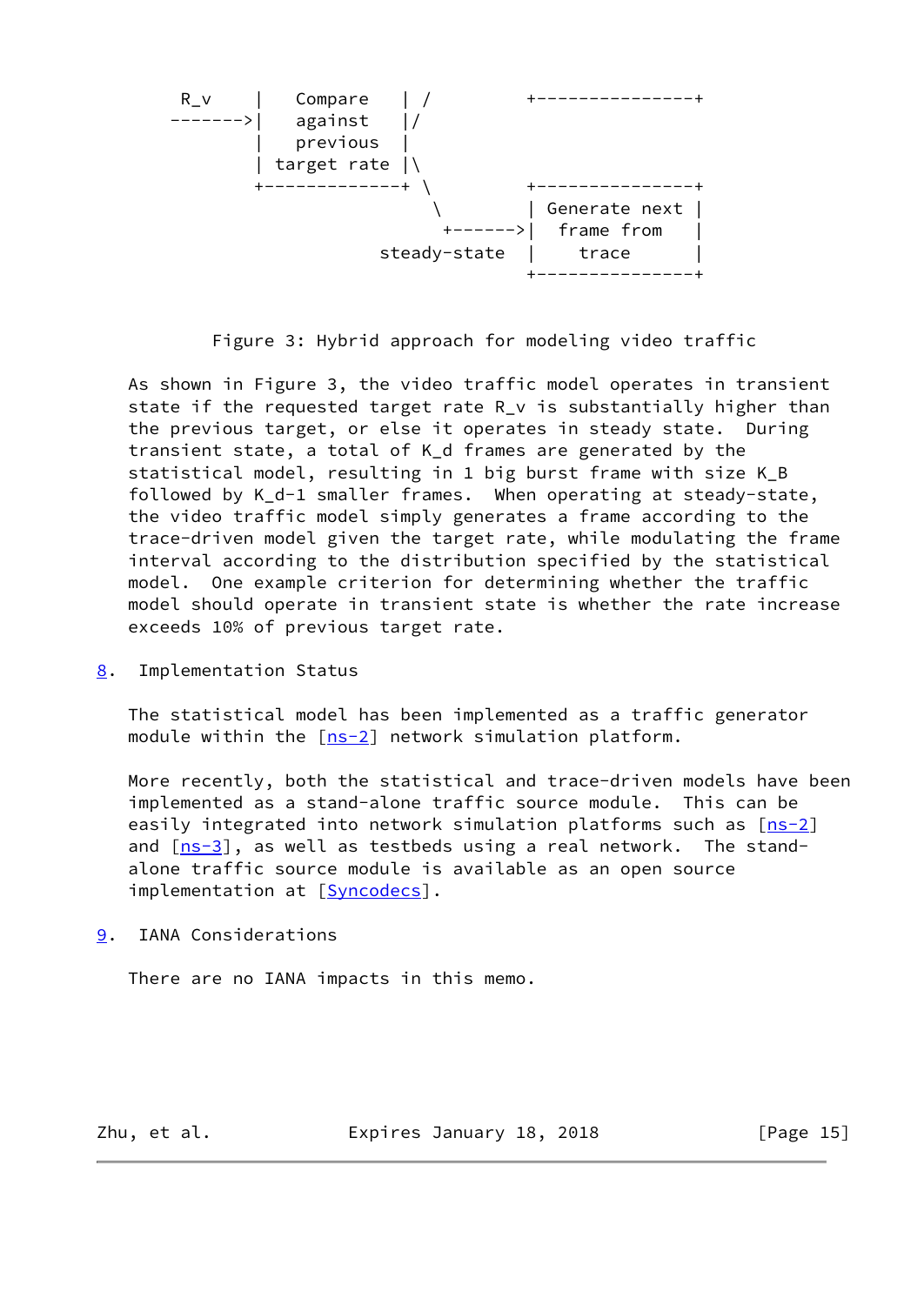<span id="page-17-1"></span>Internet-Draft Modelling Video Traffic Sources for RMCAT July 2017

## <span id="page-17-0"></span>[10.](#page-17-0) References

<span id="page-17-2"></span>[10.1](#page-17-2). Normative References

- <span id="page-17-5"></span> [H264] ITU-T Recommendation H.264, "Advanced video coding for generic audiovisual services", 2003, <[http://www.itu.int/rec/T-REC-H.264-201304-I>](http://www.itu.int/rec/T-REC-H.264-201304-I).
- <span id="page-17-6"></span> [HEVC] ITU-T Recommendation H.265, "High efficiency video coding", 2015.
- [RFC2119] Bradner, S., "Key words for use in RFCs to Indicate Requirement Levels", [BCP 14](https://datatracker.ietf.org/doc/pdf/bcp14), [RFC 2119](https://datatracker.ietf.org/doc/pdf/rfc2119), DOI 10.17487/RFC2119, March 1997, <<http://www.rfc-editor.org/info/rfc2119>>.
- <span id="page-17-3"></span>[10.2](#page-17-3). Informative References
	- [Hu2010] Hu, H., Ma, Z., and Y. Wang, "Optimization of Spatial, Temporal and Amplitude Resolution for Rate-Constrained Video Coding and Scalable Video Adaptation", in Proc. 19th IEEE International Conference on Image Processing, (ICIP'12), September 2012.
	- [IETF-Interim]

<span id="page-17-4"></span> Zhu, X., Mena, S., and Z. Sarker, "Update on RMCAT Video Traffic Model: Trace Analysis and Model Update", April 2017, [<https://www.ietf.org/proceedings/interim-2017](https://www.ietf.org/proceedings/interim-2017-rmcat-01/slides/slides-interim-2017-rmcat-01-sessa-update-on-video-traffic-model-draft-00.pdf) [rmcat-01/slides/slides-interim-2017-rmcat-01-sessa-update](https://www.ietf.org/proceedings/interim-2017-rmcat-01/slides/slides-interim-2017-rmcat-01-sessa-update-on-video-traffic-model-draft-00.pdf) [on-video-traffic-model-draft-00.pdf](https://www.ietf.org/proceedings/interim-2017-rmcat-01/slides/slides-interim-2017-rmcat-01-sessa-update-on-video-traffic-model-draft-00.pdf)>.

- <span id="page-17-8"></span> [ns-2] "The Network Simulator - ns-2", <[http://www.isi.edu/nsnam/ns/>](http://www.isi.edu/nsnam/ns/).
- <span id="page-17-9"></span>[ns-3] "The Network Simulator - ns-3", <<https://www.nsnam.org/>>.

<span id="page-17-7"></span>[Ozer2011]

 Ozer, J., "Video Compression for Flash, Apple Devices and HTML5", ISBN 13:978-0976259503, 2011.

## <span id="page-17-10"></span>[Syncodecs]

 Mena, S., D'Aronco, S., and X. Zhu, "Syncodecs: Synthetic codecs for evaluation of RMCAT work", <[https://github.com/cisco/syncodecs>](https://github.com/cisco/syncodecs).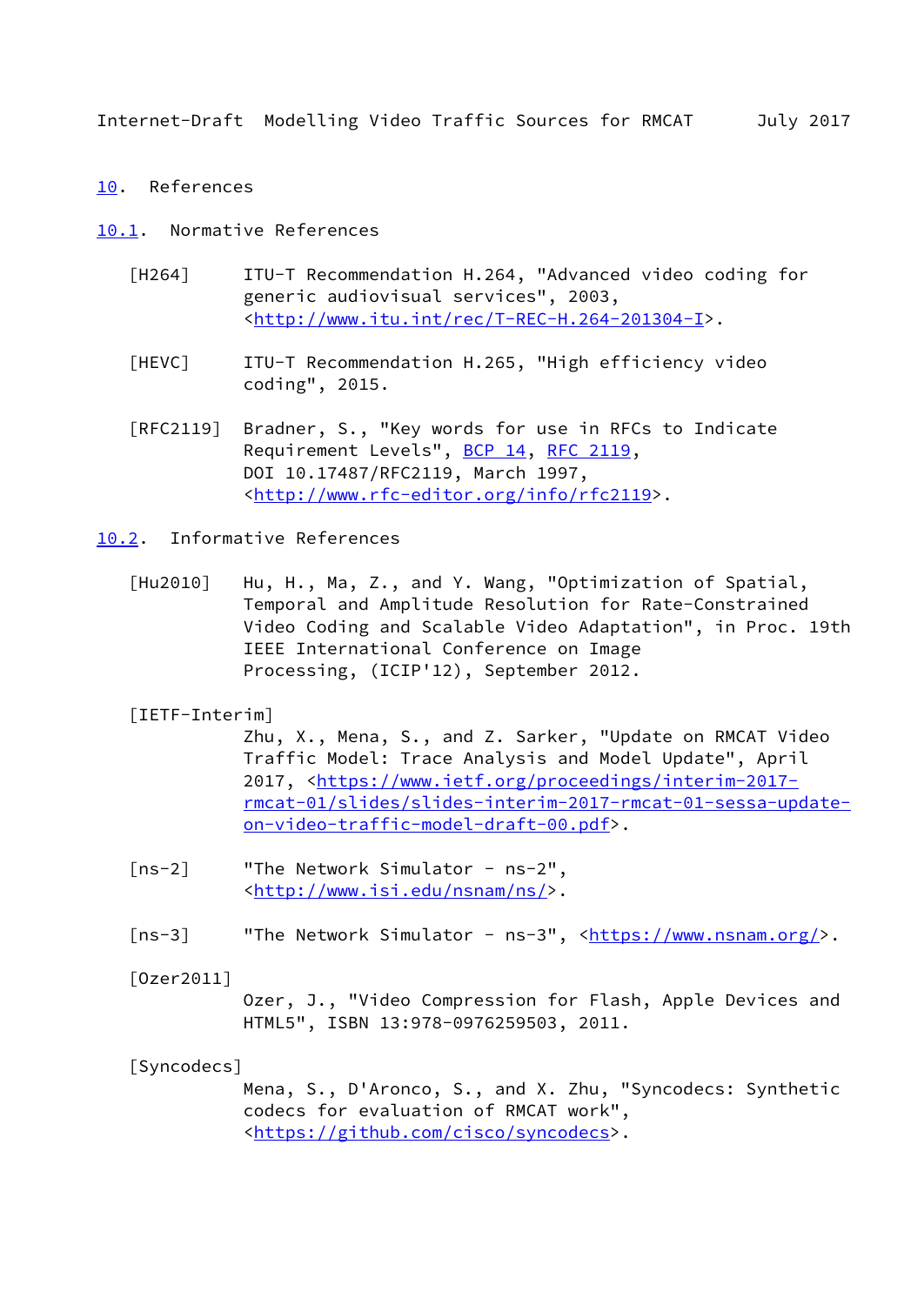<span id="page-18-1"></span><span id="page-18-0"></span>Internet-Draft Modelling Video Traffic Sources for RMCAT July 2017 [Tanwir2013] Tanwir, S. and H. Perros, "A Survey of VBR Video Traffic Models", IEEE Communications Surveys and Tutorials, vol. 15, no. 5, pp. 1778-1802., October 2013. Authors' Addresses Xiaoqing Zhu Cisco Systems 12515 Research Blvd., Building 4 Austin, TX 78759 USA Email: xiaoqzhu@cisco.com Sergio Mena de la Cruz Cisco Systems EPFL, Quartier de l'Innovation, Batiment E Ecublens, Vaud 1015 Switzerland Email: semena@cisco.com Zaheduzzaman Sarker Ericsson AB Luleae, SE 977 53 Sweden Phone: +46 10 717 37 43 Email: zaheduzzaman.sarker@ericsson.com